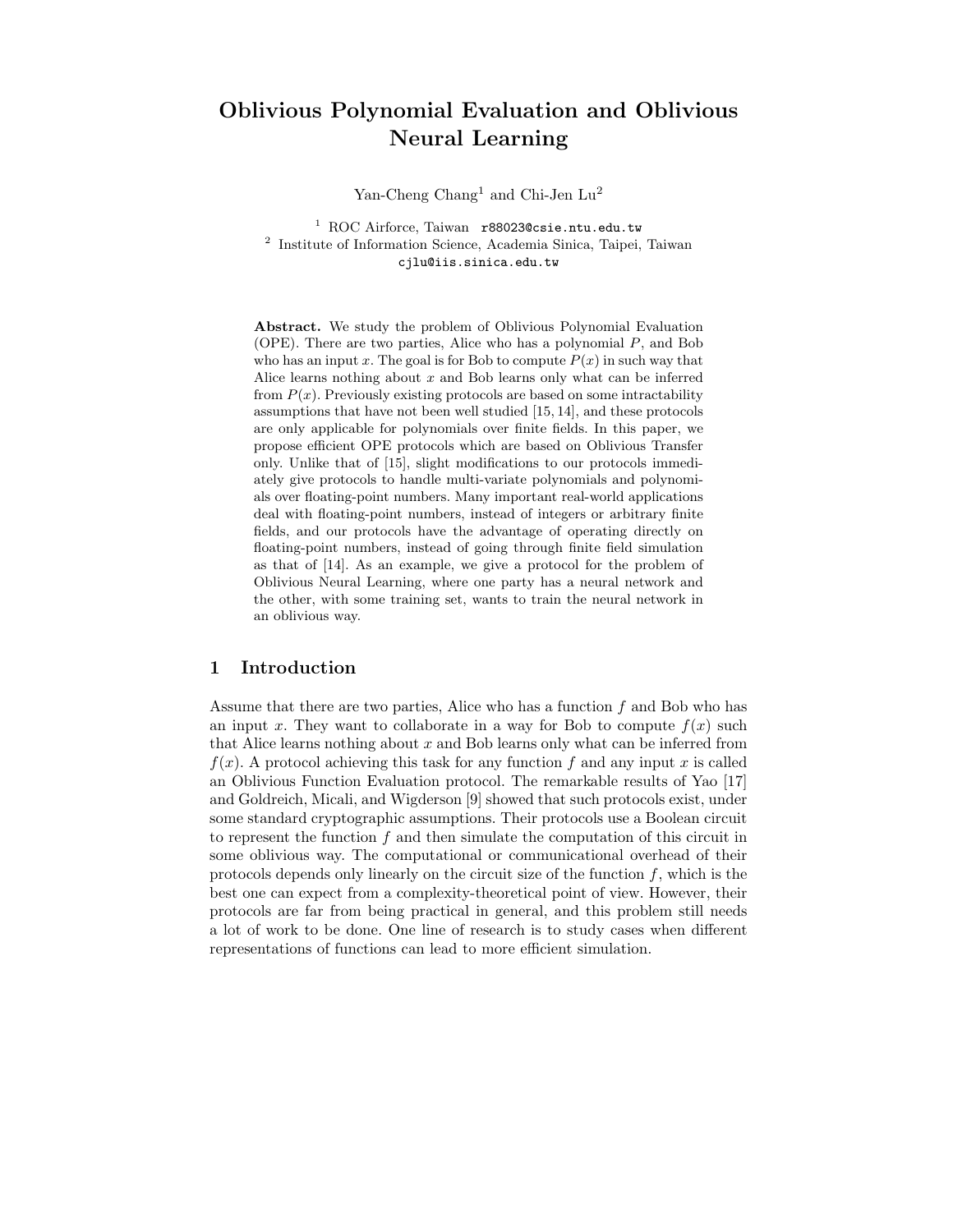#### 372 Yan-Cheng Chang and Chi-Jen Lu

Noar and Pinkas [15] considered polynomials over finite fields. Note that any function from m bits to m bits can be represented by a polynomial over a finite field  $GF(2<sup>m</sup>)$ , but its degree could go as high as  $2<sup>m</sup> - 1$ . So one would like to focus on those functions that can be represented by low degree polynomials. This turns out to have several interesting applications [15, 8, 14, 12]. The scheme proposed in [15] is much more efficient than the conventional way of going through oblivious circuit evaluation, but its security is based on two assumptions. One assumption is the existence of a secure Oblivious Transfer protocol while the other, proposed by themselves, is the intractability of a Noisy Polynomial Interpolation Problem. Bleichenbacher and Nguyen [3] later showed that this new assumption may be much weaker than expected and suggested the use of a possibly stronger intractability assumption on a Polynomial Reconstruction Problem. Still, no one can say how hard this problem is as it is not that well-studied. Recently, Lindell and Pinkas [14] mentioned a not-yet-published OPE protocol, which is also based on some newly proposed assumption. The assumption is that the Decisional Diffie-Hellman Assumption, denoted as DDH, also holds over the group  $\mathbb{Z}_{n^2}^*$ , where n is the product of two large primes. Contrary to the well studied DDH over  $\mathbb{Z}_n^*$  [2], more research may need to be done before one can have some confidence on this new assumption. As there may be doubt on the security of both existing OPE protocols, a more satisfactory solution is certainly welcome.

As in [15, 14], we will focus on the case with semi-honest parties, who may be curious but still follow the protocol. The malicious case can be handled in some standard way using commitments and zero-knowledge proofs, which will only be briefly mentioned. We will propose three OPE protocols of different flavors. Compared to previous ones, the security of our first two protocols is only based on a well-accepted cryptographic assumption, namely, the existence of a secure 1-out-of-2 oblivious transfer protocol, denoted as  $\text{OT}_1^2$ . For polynomials of degree d over a finite field  $\mathbb{F}$ , our first protocol uses d log  $|\mathbb{F}|$  invocations of  $\text{OT}_1^2$  while [15] needs  $(2kd+1) \log m$  invocations of  $\text{OT}_1^2$  for some unspecified integers k and  $m \gg d$  depending on their proposed assumption.<sup>1</sup> Note that for the problem in their assumption to be intractable, at least  $m$  must be very large just to prevent a brute-force algorithm that tries every possibility. So, even with their additional security concern, their protocol is better than ours only when  $|\mathbb{F}| > m^{2k}$ , i.e. when  $|\mathbb{F}|$  is very large. Moreover, other than carrying out OT's, our protocol involves only extremely simple computation. Our second protocol is less efficient than our first one, but we include it here as the technique for achieving security seems interesting and may have other applications. Our third protocol involves a third party who does not collude with others but may be curious, and our protocol is perfectly secure, without any cryptographic assumption. Unlike that of [15], all our protocols can immediately handle multi-variate polynomials.

One attractive feature of our protocols is that they can be modified very easily to handle floating-point numbers. This is not the case for existing OPE

<sup>&</sup>lt;sup>1</sup> Actually they use  $2kd + 1$  invocations of 1-out-of-m oblivious transfer, denoted as OT<sup>m</sup>. It is known that one OT<sup>m</sup> can be simulated by log m calls to OT<sup>2</sup>, together with several evaluations of a pseudo-random function [15].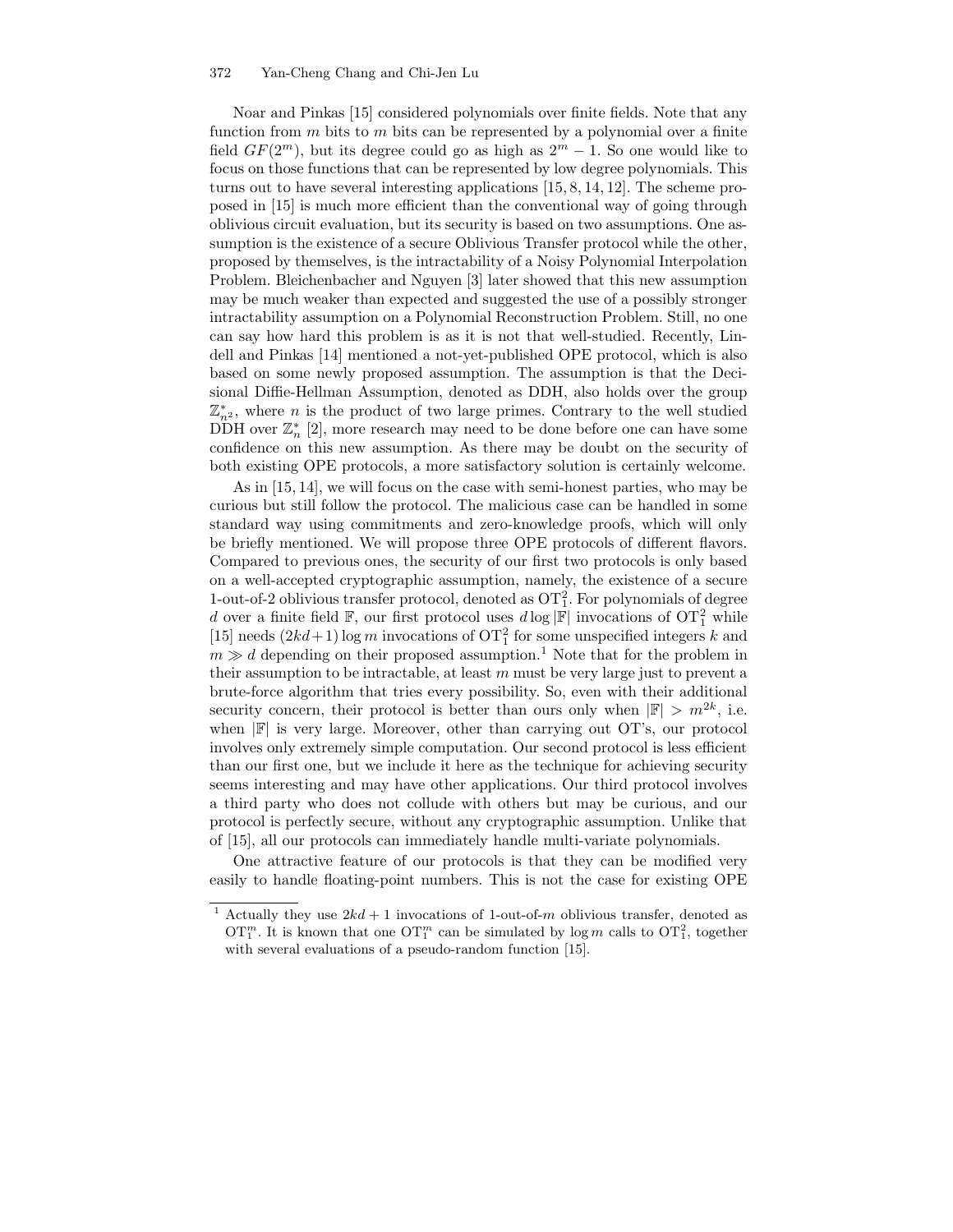protocols which rely on some specific properties of finite fields. Many important applications in real life involve numerical computation over floating-point numbers, instead of over integers or arbitrary finite fields. There is no efficient mapping known that embeds floating-point numbers into finite fields where arithmetics can be carried out easily. The approach of [14] is to scale floating-point numbers up to integers with some book-keeping, apply some OPE protocol over integers, and then do a normalization to get back floating-point numbers. This extra work could complicate their algorithm design and slow down the performance a little. We show how our OPE protocols over finite fields can be easily modified to operate directly on floating-point numbers, and we believe that such protocols are more likely to have practical applications.

In addition to computing functions obliviously, some computational tasks may also involve security issues and people may want to perform them in some oblivious way. We use machine learning as an example, and demonstrate the applicability of our OPE protocol over floating-point numbers. Lindell and Pinkas [14] considered the scenario where two parties, each holding a private database, want to jointly construct a decision tree that classifies entries in both databases, using a so-called ID3 algorithm. Such kind of learning is not robust to changes in the sense that changes to a database may cause the whole process to be run again. We use neural network as our learning model and consider the following scenario. Alice has a neural network which is trained to some degree and she uses it to serve the classification requests from other parties. Alice wants to keep her neural network secret, while others want to keep their requests secret. This is the task of oblivious neural computing. At some point, another party Bob with a set of training examples wants to help Alice's neural network get better, maybe for his own good later. Alice wants to have a secure learning process so that Bob learns nothing from her, while Bob also wants to keep his training set secret. Later, other parties having their own training set can help Alice too, and Alice's neural network can adapt in an incremental way. This is the task of oblivious neural learning. We will apply our OPE protocol over floating-point numbers, and derive protocols for oblivious neural computing and oblivious neural learning.

The rest of the paper is organized as follows. In Section 2, we give definitions and tools that will be used later. Three OPE protocols are proposed in Section 3. We derive OPE protocols for floating-point numbers in Section 4. In Section 5, we show oblivious protocols for neural computing and learning.

# 2 Preliminaries

For a positive integer n, let [n] denote the set  $\{1, \ldots, n\}$ . For an n-dimensional vector v, let  $v_i$ , for  $i \in [n]$ , denote the component in the *i*'th dimension, and we write  $v = (v_1, \ldots, v_n) = (v_i)_{i \in [n]}$ . Fix a security parameter  $\tau$ , so that numbers about  $2^{-\tau}$  are considered *negligible* and circuits of sizes about  $2^{\tau}$  are considered *infeasible.* For a distribution D over a set S, let  $D(i)$ , for  $i \in S$ , denote the probability of *i* according to D, and define  $D(A)$ , for  $A \subseteq S$ , to be  $\sum_{i \in A} D(i)$ .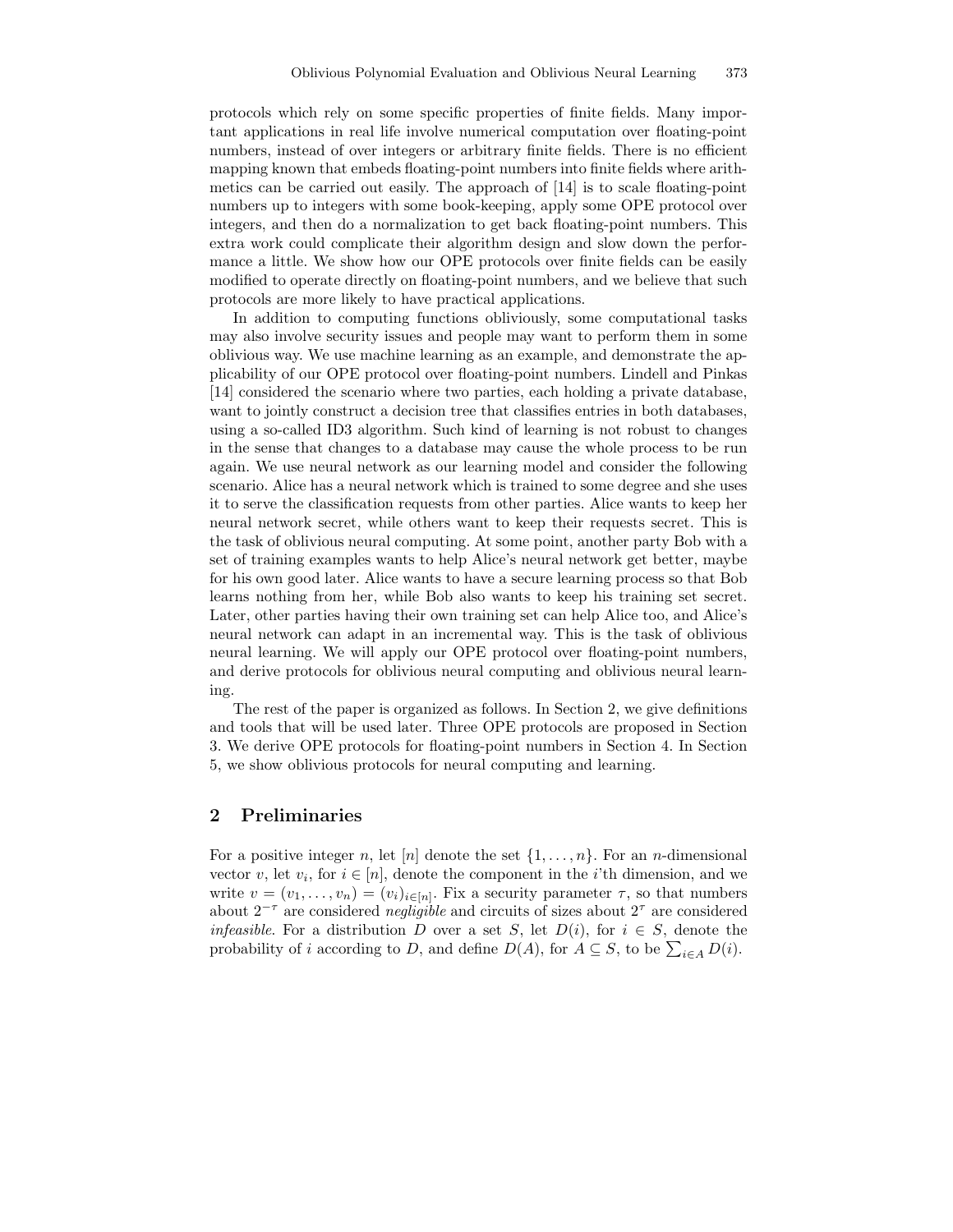**Definition 1.** Let  $D$  and  $D'$  be two distributions over a set  $S$ . Their distance is defined as  $d(D, D') = \max_{A \subseteq S} d_A(D, D')$ , with  $d_A(D, D') = |D(A) - D'(A)|$ .

Note that  $d(D, D') = \frac{1}{2} \sum_{i \in S} |D(i) - D'(i)|$ , which is a useful way for calculating  $d(D, D').$ 

**Definition 2.** Let  $D$  and  $D'$  be two distributions. They are statistically indistinguishable, denoted as  $D \stackrel{s}{\equiv} D'$ , if  $d(D, D')$  is negligible. They are computationally indistinguishable, denoted as  $D \stackrel{c}{\equiv} D'$ , if  $d_A(D, D')$  is negligible for any subset A decided by a circuit of feasible size.<sup>2</sup>

We will assume that parties in our protocols have only circuits of feasible sizes for computation unless mentioned otherwise. So we will focus on computational security, and the default distinguishability will be the computational one.

An important cryptographic primitive is the 1-out-of-2 oblivious transfer, denoted as  $\text{OT}_1^2$ . There are several variants which are all equivalent, and the one most suited for us is the following *string* version of  $\mathrm{OT}_1^2$ . Let  $\mathbb F$  be a set.

**Definition 3.** An  $OT_1^2$  protocol has two parties, Sender who has input  $(x_0, x_1) \in$  $\mathbb{F}^2$  and Chooser who has a choice  $c \in \{0,1\}$ . The protocol is correct if the Chooser learns  $x_c$  for any  $(x_0, x_1)$  and c. The protocol is secure if both conditions below are satisfied for any  $(x_0, x_1)$  and c:

- Chooser cannot distinguish the distribution of Sender's messages from that induced by Sender having a different value of  $x_{1-c}$ .
- Sender cannot distinguish the distributions of Chooser's messages induced by c and  $1 - c$ .

Similarly one can define  $\mathrm{OT}_1^k$  for any  $k \geq 3$ , with Sender having k elements and Chooser wanting to learn one. We will use  $\mathrm{OT}_1^k$ , for  $k \geq 2$ , to denote an assumed correct and secure  $\mathrm{OT}_1^k$  protocol. It is known that the existence of  $\mathrm{OT}_1^2$  implies the existence of  $\mathrm{OT}_1^k$  for any  $k \geq 3$  [5, 15].

Definition 4. A protocol for oblivious polynomial evaluation has two parties, Alice who has a polynomial  $P$  over some finite field  $\mathbb F$  and Bob who has an input  $x_* \in \mathbb{F}$ . An OPE protocol is correct if Bob learns  $P(x_*)$  for any  $x_*$  and P. It is secure if both conditions below are satisfied for any  $x_*$  and P:

- Alice cannot distinguish the distribution of Bob's messages from that induced by Bob having a different  $x'_*$ .
- Bob cannot distinguish the distribution of Alice's messages from that induced by Alice having a different P' with  $P'(x_*) = P(x_*)$ .

We say that a party in a protocol is semi-honest if the party follows the protocol but may try to learn more information than he or she should. We only focus on semi-honest parties in this paper. The case of malicious parties can

<sup>&</sup>lt;sup>2</sup> Note that for A decided by a circuit C,  $d_A(D, D') = |\mathbf{P}_{x \in D}[C(x) = 1]$  –  ${\bf P}_{x\in D'}[C(x) = 1]$ .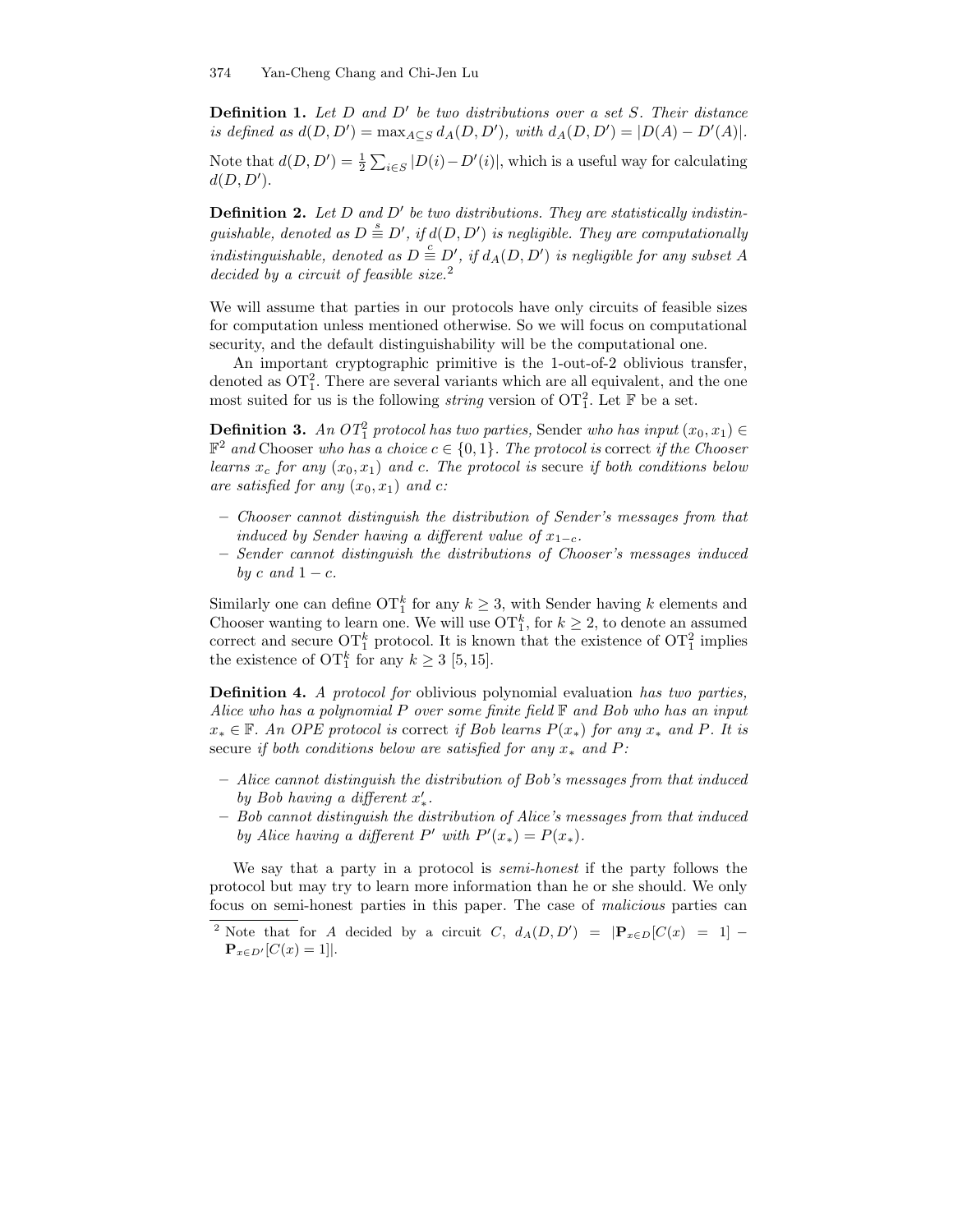be handled in a standard way, using commitments and zero-knowledge proofs, which will only be briefly sketched for our first protocol.

Suppose  $D$  and  $D'$  are two distributions depending on distributions  $E$  and E' respectively. For any possible outcome t of E and E', let  $(D|E = t)$  and  $(D'|E'=t)$  denote the distributions of D and D' conditioned on  $E=t$  and  $E' = t$  respectively. Here is a useful lemma for showing  $D \equiv D'$ , which will be used several times in our security proofs later.

**Lemma 1.**  $D \equiv D'$  provided  $E \equiv E'$  and  $(D|E = t) \equiv (D'|E' = t)$  for any t.

*Proof.* Let C be a circuit which outputs 1 with probabilities p and  $p'$  with respect to D and D'. Let  $p_t$  and  $p'_t$  denote the corresponding probabilities with respect to  $(D|E = t)$  and  $(D'|E' = t)$ . Let  $q_t = E(t)$  and  $q'_t = E'(t)$ . Then

$$
|p - p'| = |\sum_{t} q_t p_t - \sum_{t} q'_t p'_t|
$$
  
\n
$$
\leq \sum_{t} |q_t p_t - q_t p'_t| + \sum_{t} |q_t p'_t - q'_t p'_t|
$$
  
\n
$$
\leq \sum_{t} q_t |p_t - p'_t| + \sum_{t} |q_t - q'_t|
$$

So if  $\sum_t |q_t - q'_t|$  is negligible and each  $|p_t - p'_t|$  is negligible, then  $|p - p'|$  is negligible.

Some cases later have identical E and E', and we only need to check each  $|p_t-p'_t|$ .

A family H of functions from  $S_1$  to  $S_2$  is said to satisfy a *pair-wise indepen*dent property if for any distinct  $\alpha, \alpha' \in S_1$ ,

$$
\mathbf{P}_{h\in H}[h(\alpha) = h(\alpha')] = \frac{1}{|S_2|}.
$$

Let  $(H, H(S_1))$  denote the distribution of  $(h, h(v))$  with random  $h \in H$  and random  $v \in S_1$ , and let  $(H, S_2)$  denote the uniform distribution over  $H \times S_2$ . We will use the following lemma, which is a special case of the so-called Leftover Hash Lemma [10, 11].

**Lemma 2.** Let H be any family of functions from  $S_1$  to  $S_2$  satisfying the pairwise independent property. Then  $d((H, H(S_1)), (H, S_2)) \leq \sqrt{|S_2|/|S_1|}$ .

A proof of this lemma is given in the appendix for completeness.

## 3 Oblivious Polynomial Evaluation Protocols

We will present three OPE protocols of different flavors in this section. Assume that both parties have agreed that polynomials are over a finite field  $\mathbb F$  and have degrees at most d. The set of such polynomials can be identified with the set  $\mathbb{T} = \mathbb{F}^{d+1}$  in a natural way. Suppose now Alice has a polynomial  $P(x) =$  $\sum_{i=0}^{d} a_i x^i \in \mathbb{T}$  and Bob has  $x_* \in \mathbb{F}$ .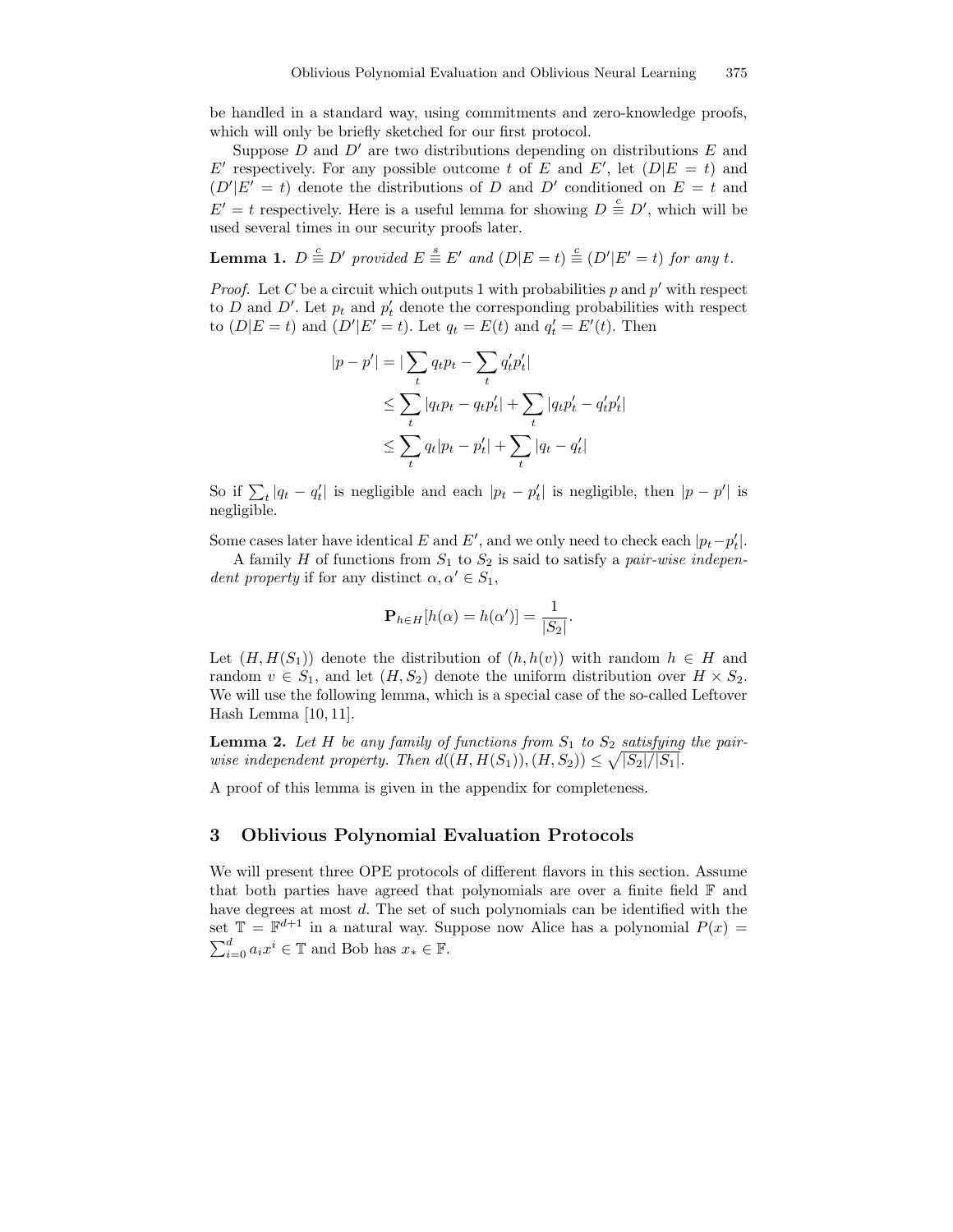#### 3.1 The First Protocol for OPE

To make the picture clear, we only discuss the case  $\mathbb{F} = GF(p)$  for some prime p. The generalization to  $GF(p^k)$  with  $k > 1$  is straightforward. Let  $m = \lceil \log_2 |\mathbb{F}| \rceil$ . Each coefficient  $a_i$  in the polynomial can be represented as  $a_i = \sum_{j \in [m]} a_{ij} 2^{j-1}$ with  $a_{ij} \in \{0,1\}$ . For  $i \in [d]$  and  $j \in [m]$ , let  $v_{ij} = 2^{j-1}x_*^i$ . Note that for each  $i \in [d], \sum_{j \in [m]} a_{ij} v_{ij} = a_i x_*^i$ . The idea is to have Bob prepare  $(v_{ij})_{j \in [m]}$  and have Alice get those  $v_{ij}$  with  $a_{ij} = 1$ , in some secret way. This is achieved by having Bob prepare the pair  $(r_{ij}, v_{ij} + r_{ij})$  for a random noise  $r_{ij}$ , and having Alice get what she wants via  $\text{OT}_1^2$ . Note that what Alice obtains is  $a_{ij}v_{ij} + r_{ij}$ . Here is our first protocol, basing only on the existence of secure  $\text{OT}_1^2$ .

# Protocol 1

- 1. Bob prepares dm pairs  $(r_{ij}, v_{ij} + r_{ij})_{i \in [d], j \in [m]}$ , with each  $r_{ij}$  chosen randomly from F.
- 2. For each pair  $(r_{ij}, v_{ij} + r_{ij})$ , Alice runs an independent  $\text{OT}_1^2$  with Bob to get  $r_{ij}$  if  $a_{ij} = 0$  and  $v_{ij} + r_{ij}$  otherwise.
- 3. Alice sends to Bob the sum of  $a_0$  and those dm values she got. Bob subtracts  $\sum_{i,j} r_{ij}$  from it to obtain  $P(x_*)$ .

Lemma 3. Protocol 1 is correct when parties are semi-honest.

*Proof.* The sum Bob obtains in Step 3 is  $a_0 + \sum_i \sum_j (a_{ij}v_{ij} + r_{ij}) = P(x_*) + P(x_*)$  $\sum_{i,j} r_{ij}$ .

Lemma 4. Protocol 1 is secure when parties are semi-honest.

*Proof.* First, we prove Alice's security. Suppose  $P$  and  $P'$  are two distinct polynomials with  $P(x_*) = P'(x_*) = y_*$ . According to Lemma 1, it suffices to show that for any fixed  $(r_{ij})_{i \in [d], j \in [m]}$ , Alice's respective message distributions D and  $D'$  induced by P and  $P'$  are indistinguishable. Note that the last message from Alice is  $y_* + \sum_{i,j} r_{ij}$  for both P and P' and can be ignored. So we focus on Alice's dm messages from the dm independent executions of OT's. For  $0 \le k \le dm$ , let  $D_k$  denote the distribution with the first k messages from D and the remaining messages from  $D'$ . Assume that there exists a distinguisher C for D and  $D'$ . A standard argument shows that C can also distinguish  $D_{k_0-1}$  and  $D_{k_0}$  for some  $k_0$ . Note that Alice must select different elements from that pair in the  $k_0$ 'th OT, as otherwise the two distributions are identical. Then one can break Chooser's security in  $OT_1^2$  when Sender has this input, because with Chooser's messages for different choices replacing the  $k_0$ 'th message of  $D_{k_0-1}$ , we get exactly  $D_{k_0-1}$ and  $D_{k_0}$ , which can be distinguished by C. As  $\text{OT}_1^2$  is assumed to be secure, D and  $D'$  are indistinguishable, and Alice is secure.

Next, we prove Bob's security. Note that Bob sends dm messages to Alice for the dm independent executions of OT's. Let  $x_* \neq x'_*,$  let E and E' be Bob's respective message distributions, and let  $E_k$  denote the distribution with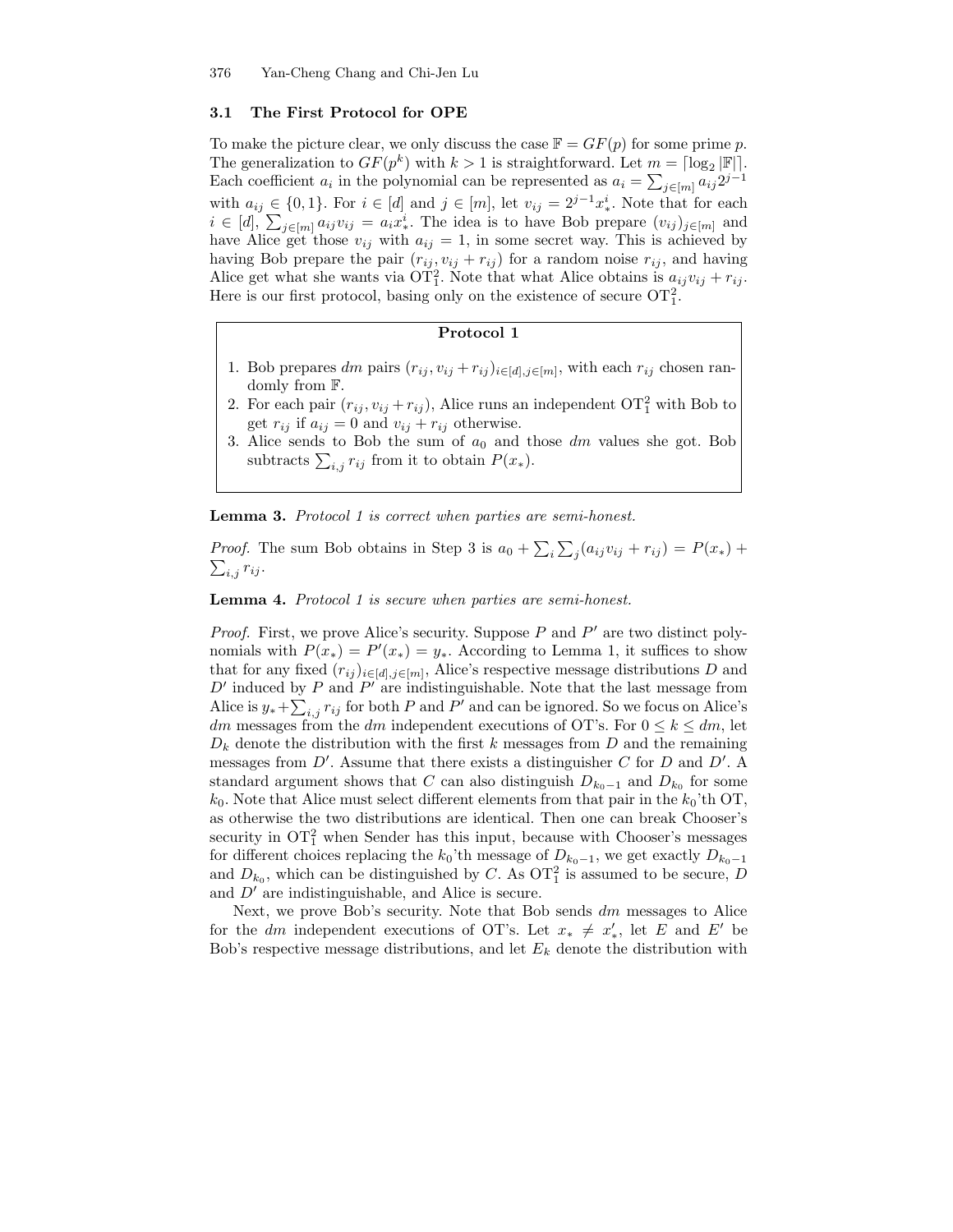the first  $k$  messages from  $E$  and the remaining messages from  $E'$ . Suppose a distinguisher for E and E' exists. Then it can also distinguish  $E_{k_0-1}$  and  $E_{k_0}$ for some  $k_0$ . The pairs in that  $k_0$ 'th OT have the forms  $(r, v + r)$  and  $(r', v' + r')$ , for some fixed  $v$  and  $v'$  and for random  $r$  and  $r'$ . Alice's polynomial is fixed, so which element to choose in that  $k_0$ 'th OT is also fixed. Suppose Alice chooses the first one in that pair. Then according to Lemma 1, there is a fixed  $r_0$  such that  $E_{k_0-1}$  conditioned on Bob having  $(r_0, v + r_0)$  and  $E_{k_0}$  conditioned on Bob having  $(r_0, v' + r_0)$  are distinguishable. Similarly as before, one can distinguish Sender's messages when Sender has  $(r_0, v + r_0)$  and  $(r_0, v' + r_0)$  respectively and Chooser selects the first element, which violates Sender's security in  $\mathrm{OT}_1^2$ . The case when Alice chooses the second one in that pair can be argued similarly, by noticing that the distribution  $(r, v + r)$  and the distribution  $(-v + r, r)$  are identical. As  $OT_1^2$  is assumed to be secure, so is Bob.

#### Theorem 1. Protocol 1 is correct and secure when parties are semi-honest.

Note that only  $dm$  invocations of  $\mathrm{OT}_1^2$  are required and they can be done concurrently. Also observe that if  $\text{OT}_1^2$  can achieve perfect security for Chooser (e.g. [1]) in the information-theoretical sense, then so is Protocol 1 for Alice.

A slight modification to Protocol 1 can handle the case of malicious parties. The only complication is to enforce a malicious Bob to prepare  $dm$  pairs that are consistent in the sense that there is some  $x_*$  such that  $v_{ij} = 2^{j-1}x_*^i$  for every i and  $j$ , which can be achieved as follows. Bob sends his commitments of  $dm$  pairs to Alice, Alice uses  $\text{OT}_1^2$  to have her dm choices decommitted, and Bob uses a zero-knowledge proof to convince Alice that those  $dm$  pairs are consistent. All these can be done using, for example, the methods in [13].

#### 3.2 The Second Protocol for OPE

The idea of our second protocol is to have Alice hide the random shares of her polynomial P among other random polynomials, have Bob evaluate all of them on his input x∗, and then have Alice select those values corresponding to the shares, which sum to  $P(x_*)$ . Recall that  $\mathbb{T} = \mathbb{F}^{d+1}$ . Let  $n = \log |\mathbb{T}| + 2\tau$ . For  $P \in \mathbb{T}$  and  $R = (R_1, \ldots, R_n) \in \mathbb{T}^n$ , define the function  $h_{R,P}: \{0,1\}^n \to \mathbb{T}$  as

$$
h_{R,P}(\alpha) = P - \sum_{i \in [n]} \alpha_i R_i.
$$

It's easy to check that for any  $P \in \mathbb{T}$ , the class  $H_P = \{h_{R,P} : R \in \mathbb{T}^n\}$  satisfies the pair-wise independent property. Here is our second OPE protocol, which is also based on  $\mathrm{OT}_1^2$  only.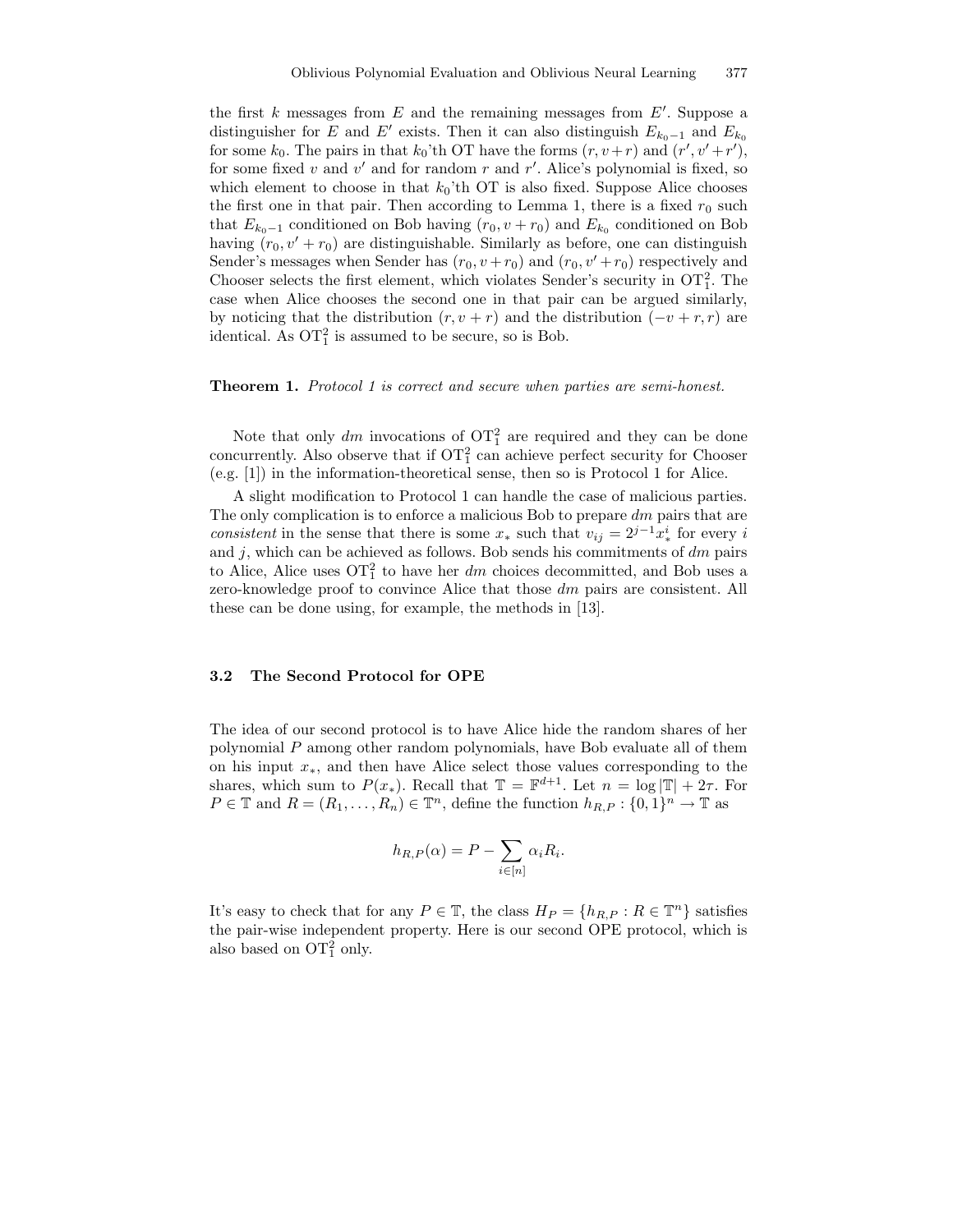# Protocol 2

- 1. Alice generates random  $R \in \mathbb{T}^n$  and  $\alpha \in \{0,1\}^n$  and sends  $(R_1, \ldots, R_n, h_{R,P}(\alpha))$  to Bob. Let  $R_{n+1} = h_{R,P}(\alpha)$  and  $\alpha_{n+1} = 1$ .
- 2. Bob generates random  $r \in \mathbb{F}^{n+1}$  and prepares  $n+1$  pairs  $(r_i, R_i(x_*) +$  $r_i)_{i\in[n+1]}$ .
- 3. For pair i, Alice runs an  $\text{OT}_1^2$  with Bob to get  $r_i$  if  $\alpha_i = 0$  and  $R_i(x_*) + r_i$ otherwise.
- 4. Alice sends the sum of the  $n+1$  values to Bob. Bob subtracts  $\sum_{i=1}^{n+1} r_i$ from it to get  $P(x_*)$ .

Theorem 2. Protocol 2 is correct and secure when parties are semi-honest.

Proof. The correctness is obvious because the sum what Bob obtains in Step 4 is  $\sum_{i=1}^{n+1} \alpha_i R_i(x_*) + \sum_{i=1}^{n+1} r_i = P(x_*) + \sum_{i=1}^{n+1} r_i$ . Bob's security proof is almost identical to that of Protocol 1, so we only prove Alice's security here.

Fix any two polynomials  $P, P' \in \mathbb{T}$ , let D and D' denote Alice's respective message distributions, and let  $E$  and  $E'$  be Alice's respective message distributions in Step 1. According to Lemma 1, it suffices to show  $E \stackrel{s}{\equiv} E'$  and  $(D|E = t) \stackrel{c}{=} (D'|E' = t)$  for each  $t \in \mathbb{T}$ . Using an argument similar to that in Protocol 1, one can show  $(D|E = t) \triangleq (D'|E' = t)$  for each  $t \in \mathbb{T}$  as otherwise one can break Chooser's security in  $\text{OT}_1^2$ . Note that the family  $H_P$  satisfies the pairwise independent property and E is the distribution  $(H_P, H_P(\{0, 1\}^n))$ . With  $n = \log |\mathbb{T}| + 2\tau = (d+1)m + 2\tau$ , Leftover Hash Lemma [10, 11] guarantees that the distance between E and the uniform distribution is at most  $\sqrt{\mathbb{T}2^{-n}} = 2^{-\tau}$ , which is negligible. Similarly  $E'$  also has a negligible distance to the uniform one. So  $d(E, E')$  is negligible and  $E \stackrel{s}{\equiv} E'$ . According to Lemma 1, Alice is secure.

Note that there are  $(n + 1) \log |\mathbb{T}| = O(dm(dm + \tau))$  bits sent in Step 1,  $O(dm + \tau)$  executions of  $\text{OT}_1^2$  in Step 3, and m bits sent in Step 4.

#### 3.3 A Protocol for 3-Party OPE

Here we show how to remove the use of  $\text{OT}_1^2$  with the help a third party Clark. As a result, our protocol does not rely on any cryptographic assumption and is information-theoretically secure when no collusion exists. Again, we assume that Alice has a polynomial  $P \in \mathbb{T}$ , Bob has  $x_* \in \mathbb{F}$  and only Bob learns  $P(x_*)$ . Now the security must also hold against Clark so that the messages he receives altogether look completely random to him; i.e.,

– Clark cannot distinguish the uniform distribution from the joint distribution of messages he receives from Alice and Bob.

Note that our model is slightly different from that of Feige, Kilian, and Naor [7], who have Clark as the party to receive the result. Here is the protocol.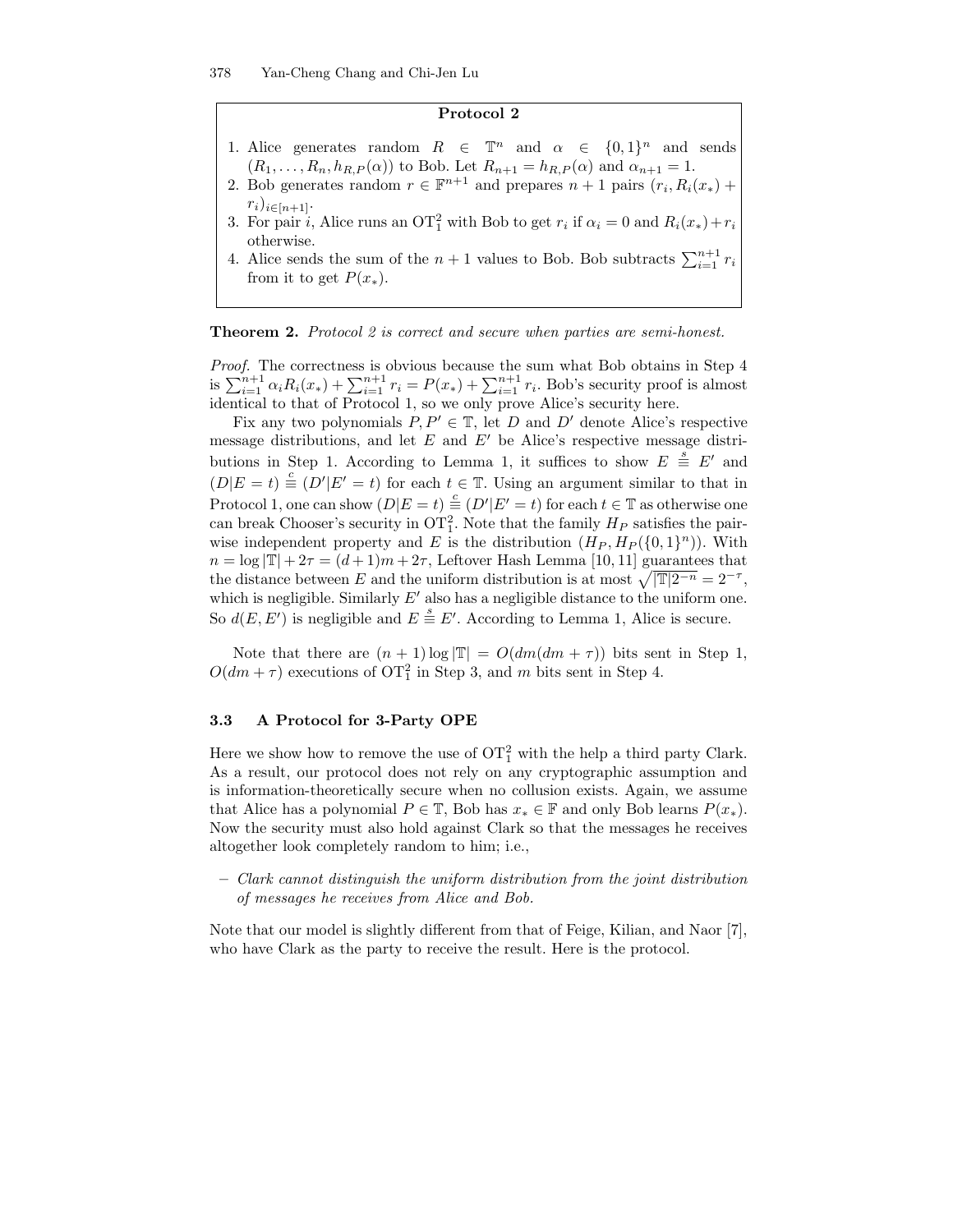# Protocol 3

- 1. Bob sends random  $(r_i)_{i \in [k]} \in \mathbb{F}^k$  to Alice. He also sends  $(x'_i = x^i_* + r_i)_{i \in [k]}$ to Clark.
- 2. Alice sends random  $(s_i)_{0 \leq i \leq k} \in \mathbb{R}^{k+1}$  to Bob. She also sends  $a'_0 = a_0 +$  $s_0 - \sum_{i \in [k]} a_i r_i$  and  $(a'_i = a_i + s_i)_{i \in [k]}$  to Clark.
- 3. Clark sends  $y = a'_0 + \sum_{i \in [k]} a'_i x'_i$  to Bob, and Bob gets  $P(x_*) = y (s_0 +$  $\sum_{i\in[k]} x_i's_i$ .

Theorem 3. Protocol 3 is correct and perfectly secure provided no collusion exists,

Proof. The correctness is easy to verify. What Alice or Clark receives is completely random. Bob receives random  $(s_i)_{0\leq i\leq k}$  in Step 2, and receives  $P(x_*)$  +  $s_0 + \sum_{i \in [k]} (x_*^i + r_i)s_i$  in Step 4, so he sees the same distribution for any polynomial  $P'$  with  $P'(x_*) = P(x_*)$ . So each party is perfectly secure as long as no collusion exists.

#### 3.4 Generalizations

It is not hard to see that all the protocols in this section can be easily extended to deal with multi-variate polynomials. In particular, we can solve an interesting special case: Alice has  $a = (a_i)_{i \in [n]} \in \mathbb{F}^n$  while Bob has  $x = (x_i)_{i \in [n]} \in \mathbb{F}^n$  and wants to learn the inner product  $a \cdot x = \sum_{i \in [n]} a_i x_i$ .

We have only considered the setting where Alice and Bob have their own inputs and Bob gets the final result. Later we will see a variation with each input and output shared by the two parties. We call this computing with random shares. Let's use the inner product function as an example. Suppose that Alice has  $u, v \in \mathbb{F}^n$  and Bob has  $u', v' \in \mathbb{F}^n$ . They want to compute the inner product of  $u + u'$  and  $v + v'$ , and produce random shares, one for each party, that sum to the inner product. This generalization can be reduced to the original problem in the following way. Note that  $(u + u') \cdot (v + v')$  is equal to

$$
(u \cdot v) + (u \cdot v' + v \cdot u') + (u' \cdot v').
$$

Now Alice generates a random  $r \in \mathbb{F}$  and prepares the  $2(n + 1)$ -dimensional vector

$$
a=(-r+u\cdot v,u_1,\ldots,u_n,v_1,\ldots,v_n,1),
$$

while Bob prepares the  $2(n + 1)$ -dimensional vector

$$
x = (1, v'_1, \dots, v'_n, u'_1, \dots, u'_n, u' \cdot v').
$$

Bob can obtain  $a \cdot x = -r + (u + u') \cdot (v + v')$  using a protocol for the original problem, and each party now holds a random share of the inner product  $(u+u')$ .  $(v + v')$ . The variation for multi-variate polynomials can be handled similarly.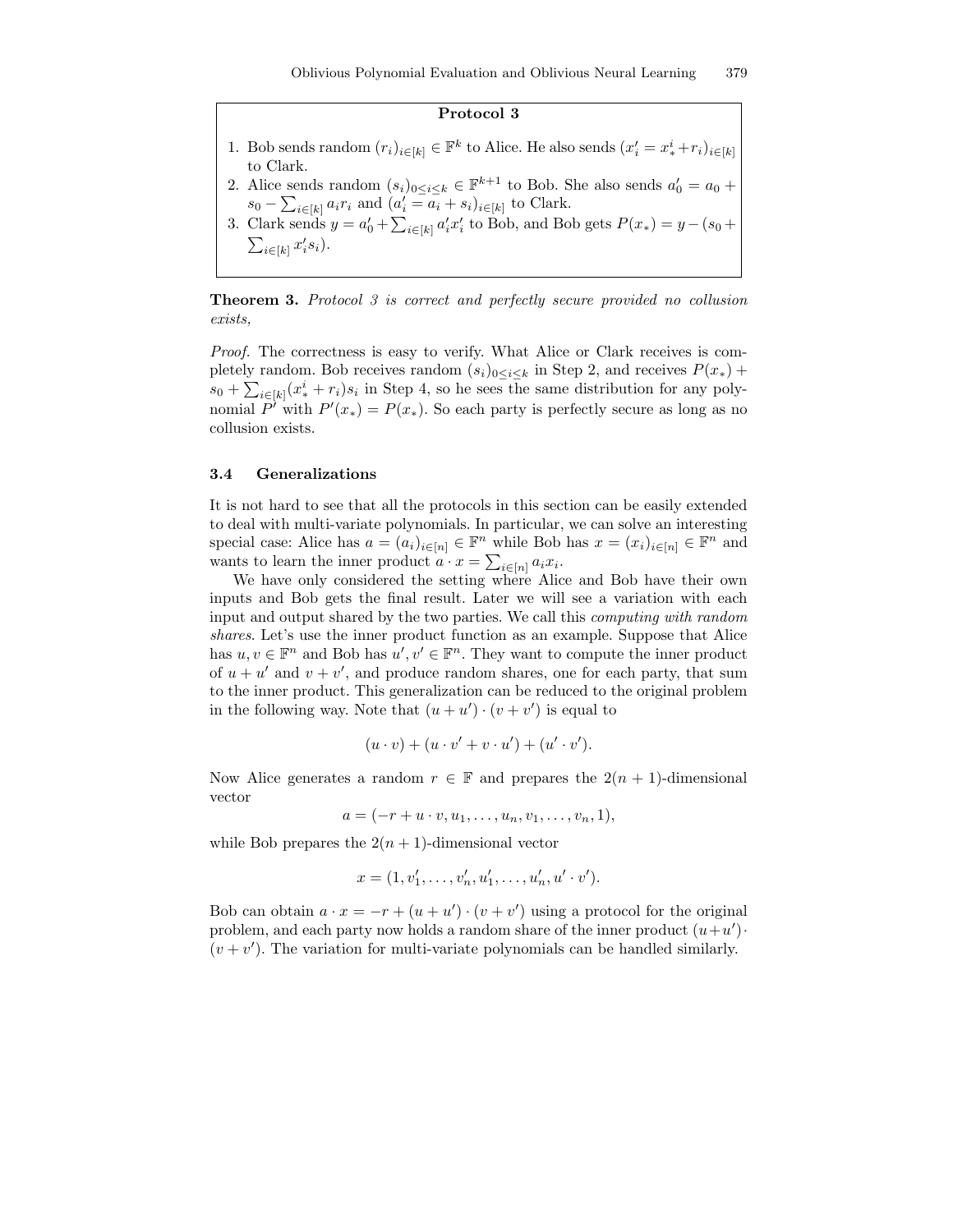# 4 Oblivious Polynomial Evaluation for Floating-Point Numbers

#### 4.1 Floating-Point Number System

We first give the definition of a floating-point number system.

**Definition 5.** A floating-point number is a rational number  $b = \pm \sum_{j=1}^{2m} b_j 2^{m-j}$ for some m, with  $b_j \in \{0,1\}$ . Let  $\hat{m}$  denote the floating-point number system containing all such numbers together with standard arithmetic operations.

Such a floating-point number can be represented by  $2m + 1$  bits: m bits for the fractional part, m bits for the integral part, and 1 bit for the sign. Unlike finite fields, operations in a floating-point number system are not closed and errors may occur because of the limitation of finite precision. An underflow occurs when the produced number needs more bits for the fractional part, and a rounding takes place to convert it into the nearest number in the floating-point number system. An overflow occurs when the produced number needs more bits for the integral part, and the result is left undefined.

When we want to hide an element  $v$  of a finite field  $\mathbb F$  in our previous protocols, we generate a pair  $(r, r+v)$  with a random  $r \in \mathbb{F}$ , so that any element of the pair itself looks completely random. There is a slight complication for floating-point numbers, but it can be easily fixed.

**Lemma 5.** Suppose  $v, v' \in \hat{\ell}$  for some  $\ell$  and suppose  $k \geq \ell + \tau + 1$ . The distributions of  $v + r$  and  $v' + r'$  with random  $r, r' \in \hat{k}$  have a negligible distance.

*Proof.* The distance is at most  $\frac{|v-v'|}{2(2^k-2^{-k})+1} \leq \frac{2^{\ell+1}}{2^k}$  $\frac{\ell+1}{2^k} \leq 2^{-\tau}.$ 

### 4.2 An OPE Protocol for Floating-Point Numbers

Assume Alice holds  $P(x) = \sum_{i=0}^{d} a_i x^i$ , where  $a_i \in \hat{m}$ , and Bob holds  $x_* \in \hat{m}$ . For each *i*, let  $|a_i| = \sum_{j=1}^{2m} a_{ij} 2^{m-j}$ , with  $a_{ij} \in \{0, 1\}$ . All our previous protocols can be easily modified for floating-point numbers, and here we only demonstrate one, which comes from Protocol 1. We will use  $\mathrm{OT}_1^3$ , which can be implemented by 2 executions of OT<sub>1</sub><sup>2</sup> [15]. Let  $k = (d+1)m + \tau + 1$  and  $n = k + \log(2dm)$ . Parties agree on the floating-point system  $\hat{k}$  for random numbers, and the floating-point system  $\hat{n}$  for all arithmetics so that no underflow or overflow will ever occur. Let  $v_{ij} = 2^{m-j} x_*^i$ .

## Protocol 4

- 1. Bob prepares  $2dm$  3-tuples  $(r_{ij}, v_{ij} + r_{ij}, -v_{ij} + r_{ij})_{i \in [d], j \in [2m]}$ , with each  $r_{ij}$  chosen randomly from  $\hat{k}$ .
- 2. For each 3-tuple  $(r_{ij}, v_{ij} + r_{ij}, -v_{ij} + r_{ij})$ , Alice runs an OT<sub>1</sub><sup>3</sup> with Bob to get  $r_{ij}$  if  $a_{ij} = 0$ ,  $v_{ij} + r_{ij}$  if  $a_{ij} = 1 \wedge a_i > 0$ , and  $-v_{ij} + r_{ij}$  otherwise.
- 3. Alice sends to Bob the sum of  $a_0$  and those  $2dm$  values she got. Bob subtracts  $\sum_{i,j} r_{ij}$  from it to obtain  $P(x_*)$ .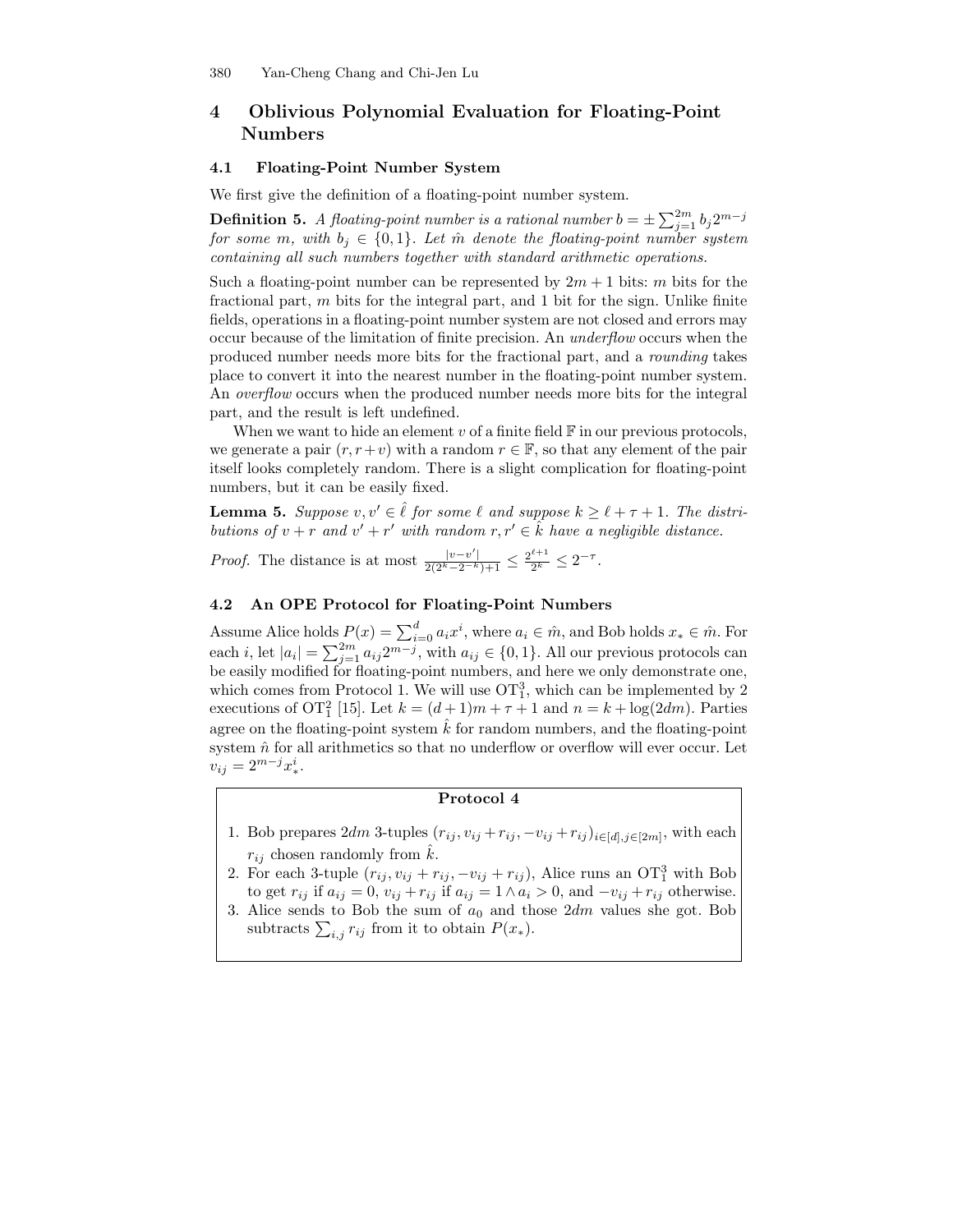Note that all the arithmetic are carried out in the system  $\hat{n}$ , which is large enough to guarantee that no error ever occurs. Then it's not hard to verify the correctness of this protocol, while its security is guaranteed by the following.

**Lemma 6.** Protocol  $\lambda$  is secure when parties are semi-honest.

Proof. Alice's security proof is almost identical to that of Protocol 1, so we only discuss Bob's security here. Let  $x_*, x'_* \in \hat{m}$ , let E and E' be Bob's respective message distributions, and let  $E_k$  denote the distribution with the first k messages from E and the remaining messages from E'. Suppose  $E_{k_0-1}$  and  $E_{k_0}$  can be distinguished, for some  $k_0$ , and the 3-tuples in that  $k_0$ 'th OT have the forms  $(r, v + r, -v + r)$  and  $(r', v' + r', -v' + r')$ , for random r and r' and for some fixed v and v'. Let  $\ell = (d+1)m$  and note that  $v, v' \in \hat{\ell}$  because  $2^{m-j}x^i \in \hat{\ell}$  for any  $x \in \hat{m}$ ,  $i \in [d]$  and  $j \in [2m]$ . Then according to Lemma 5, no matter which element Alice chooses, the two distributions of that element have a negligible distance. Using Lemma 1 and adapting Bob's security proof for Protocol 1, one can show that  $E$  and  $E'$  are indistinguishable.

Note that the generalizations discussed in Section 3.4 also hold for floatingpoint numbers, and we have the following theorem.

Theorem 4. Oblivious protocols exist for the problem of multi-variate polynomial evaluation (with random shares) over floating-point numbers.

# 5 Oblivious Neural Learning

#### 5.1 Neural Computing and Learning

There are several variants of the neural network model. We only demonstrate our result via 2-layer feedforward neural networks with back-propagation learning. Other variants can be handled similarly.

A 2-layer feedforward neural network has an internal layer of J nodes, with the j'th node having a weight vector  $u_j = (u_{j1}, \ldots, u_{jI})$ , and an output layer of K nodes, with the k'th node having a weight vector  $w_k = (w_{k1}, \ldots, w_{kJ})$ . Each node is associated with an activation function  $f(z) = a \tanh(bz)$  (the hyperbolic tangent function). The network takes an input vector  $x = (x_1, \ldots, x_I)$ and produces an output vector  $o = (o_1, \ldots, o_K)$  in the following way.

# Neural Computing

1. Compute  $y_j = f(u_j \cdot x)$ , for  $j \in [J]$ . Let  $y = (y_1, \ldots, y_J)$ .

2. Compute  $o_k = f(w_k \cdot y)$ , for  $k \in [K]$ .

The output vector  $\sigma$  may not be correct, and a learning algorithm adjusts the weights according to how the vector o differs from the correct output vector d. The pair  $(x, d)$  constitutes a training example. The back-propagation learning (BP-Learning) algorithm adjusts the weights in the following way, with  $\gamma$  being some learning constant.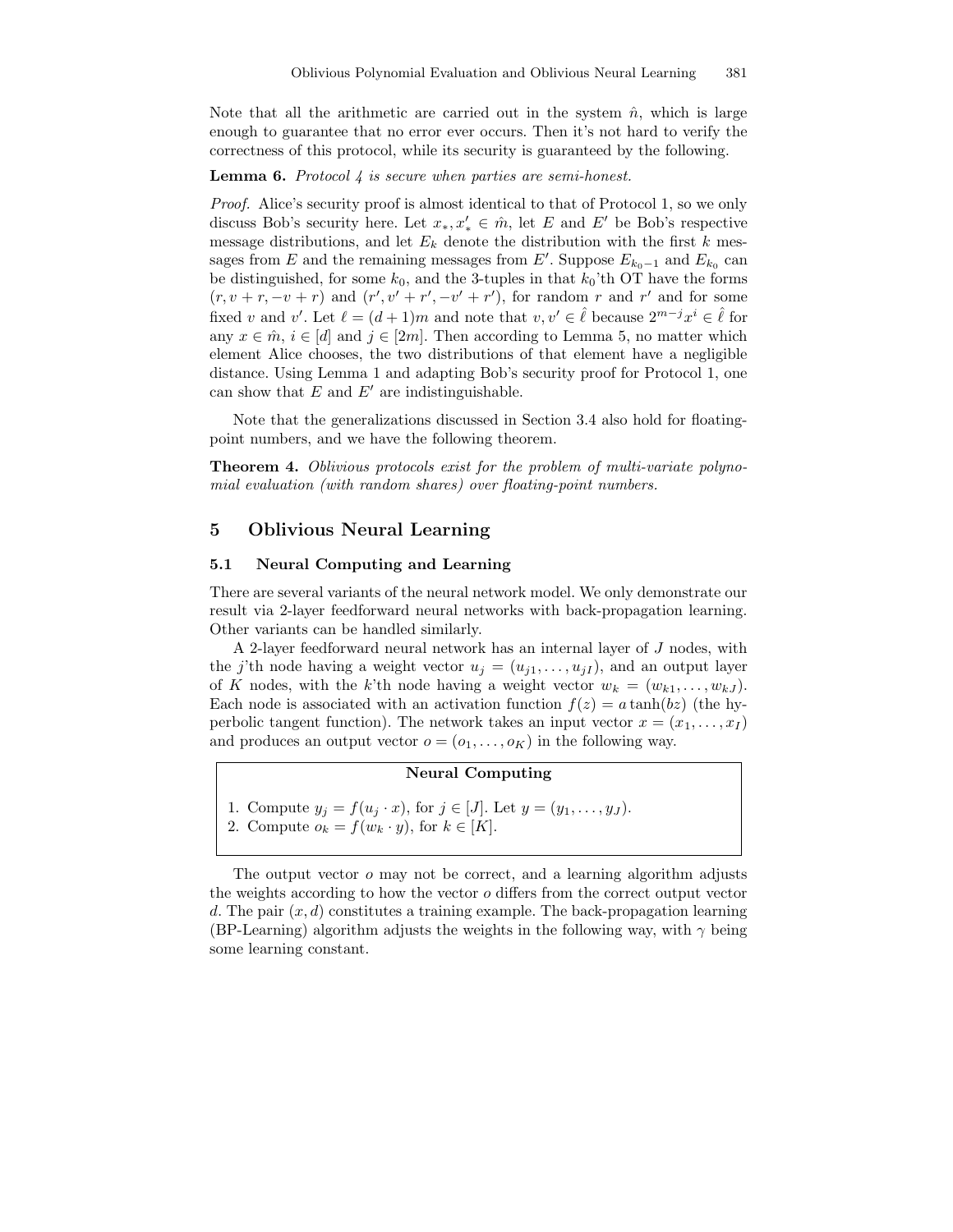# BP-Learning

- 1. Compute  $\delta_{ok} = \frac{b}{a}(d_k o_k)(a^2 o_k^2)$ , for  $k \in [K]$ .
- 2. Compute  $\delta_{yj} = \frac{b}{a}(a^2 y_j^2) \sum_{k=1}^K \delta_{ok} w_{kj}$ , for  $j \in [J]$ .
- 3. Update  $w_{kj} = w_{kj} + \gamma \delta_{ok} y_j$ , for  $k \in [K], j \in [J]$ .
- 4. Update  $u_{ji} = u_{ji} + \gamma \delta_{yj} x_i$ , for  $i \in [I], j \in [J]$ .

The process above can be repeated for a set of training examples.

#### 5.2 Oblivious Neural Computing and Learning

Now we want to carry out neural computing and neural learning in an oblivious way between two parties, Alice and Bob. Oblivious neural computing can be defined in a way similar to oblivious polynomial evaluation, except with Alice's polynomial replaced by a neural network. For oblivious neural learning, Bob has a set of training examples and wants to train Alice's neural network so that Bob knows nothing about Alice's neural network while Alice knows only what is implied by the weight changes. We need to be careful about Bob's security, as Alice's neural network has  $IJ + JK$  weights and that many weight changes may reveal a lot to Alice. So we do not let Alice know the weight changes induced by each training example, and only let her get the overall weight changes after the training of all examples. Now a learning protocol is secure for Bob if Alice cannot distinguish two training sets that give the same overall weight changes. Note in practice, neural learning typically involves large training sets.

Another scenario is for Bob to keep random shares of those final weights, as long as he is willing to help Alice serve requests from other parties for oblivious neural computing. Later when another party wants to continue the training of Alice's neural network, Bob only needs to help with his shares for the first training example, and his duty is off after that. Contrary to the previous scenario, Alice cannot learn anything about Bob's training set in this way.

### 5.3 Oblivious Activation Function Evaluation

Here we discuss options for evaluating the activation function  $f(z) = a \tanh(bz)$  $a(1-\frac{2}{1+e^{2bz}})$  in an oblivious way. We will rely on an protocol for oblivious circuit evaluation [17, 9, 16], denoted as OCE, which is efficient for small circuits. Assume that Alice has  $x$  while Bob has  $y$ , and they want to generate random shares of  $f(x + y)$  for Alice and Bob. One way is to use an OCE directly, if one can accept that the circuit for  $f$  is reasonably small. For cases allowing a large b,  $f(z)$  is close to the threshold function, which has a very simple circuit, and again we can use OCE directly. Otherwise, we will approximate  $f$  in a piece-wise way by low degree polynomials and then apply our OPE protocol for it, which is described in the following. As  $f$  is smooth, there are intervals  $I_0 = (-\infty, \ell_0], I_1 = (\ell_0, \ell_1], \ldots, I_n = (\ell_{n-1}, \infty)$ , and degree-d polynomials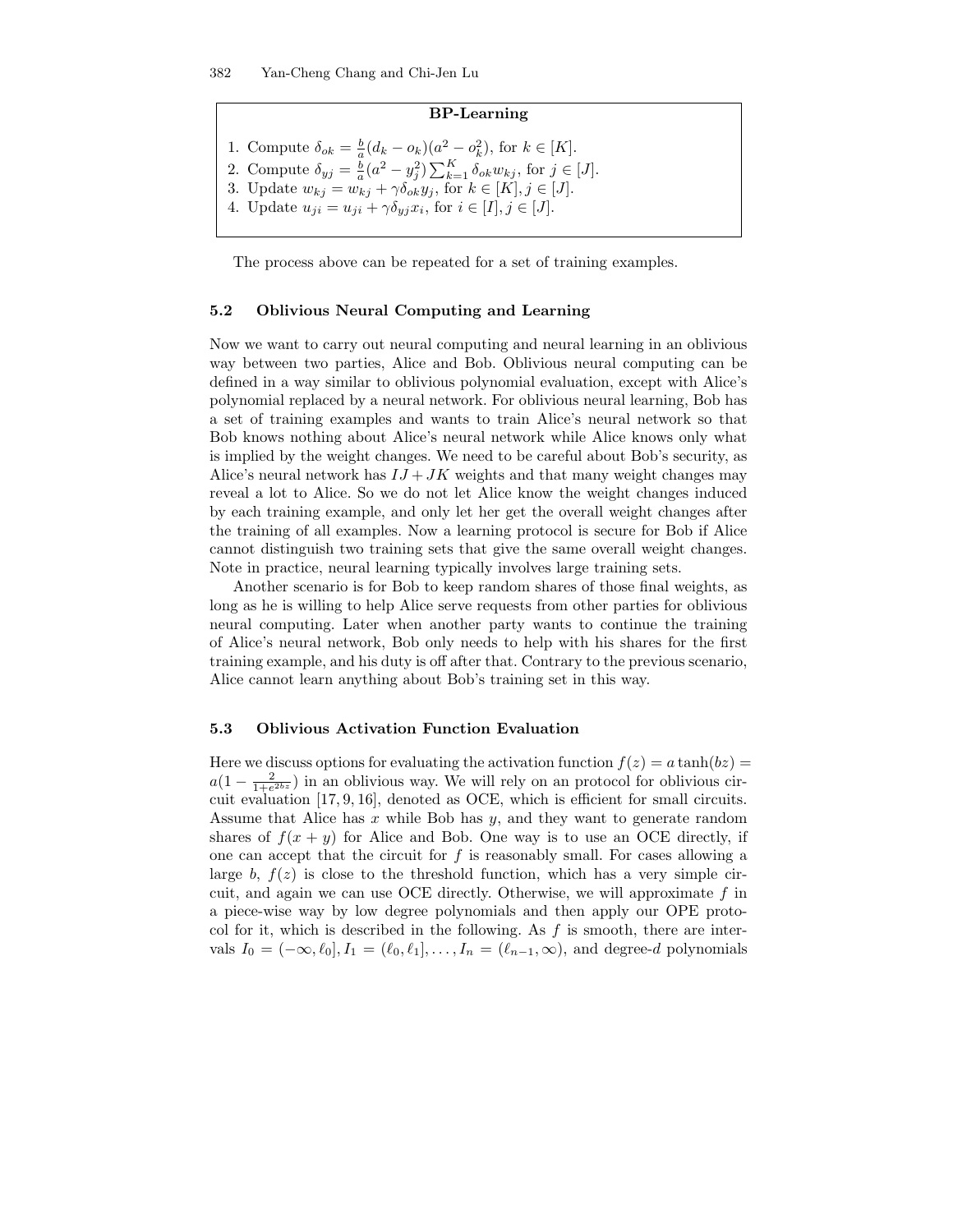$P_0, P_1, \ldots, P_n$  such that

$$
f(z) \approx P_i(z)
$$
 for  $z \in I_i$ ,

for some small n and d, which seem good enough for practical purposes.<sup>3</sup> Let I be the function such that  $I(z) = i$  for  $z \in I_i$ , which has a rather simple circuit and thus an efficient OCE protocol. Let  $P_{i,x}(y) = P_i(x+y)$ . Here is the oblivious protocol for evaluating the activation function.

### Protocol 5

- 1. Alice generate random  $r_1$ . Bob runs OCE with Alice to get  $r_2 = I(x +$  $y) - r_1.$
- 2. Alice generate random  $s_1$  and prepares the polynomial

$$
Q_x(a,y) = -s_1 + \sum_{i=0}^n \frac{\prod_{j \neq i} (a+r_1-j)}{\prod_{j \neq i} (i-j)} P_{i,x}(y).
$$

Bob runs OPE with Alice for  $s_2 = Q_x(r_2, y)$ .

Note that Alice has  $s_1$  and Bob has  $s_2$  with  $s_1 + s_2 = P_i(x + y)$  for  $x + y \in I_i$ , so the protocol is correct. The security proof is again similar to previous ones.

### 5.4 Oblivious Neural Algorithms

First we need to determine the possible range of floating-point numbers that can ever occur during computation. Then we can determine an appropriate floatingpoint number system  $k$  for random numbers and a system  $\hat{n}$  for error-free arithmetics. Here is the protocol for oblivious neural computing which uses the OCE and OPE protocols with random shares.

### Protocol 6

- 1. For  $j \in [J]$ , Alice and Bob compute random shares  $s_{i1}, s_{i2}$  of the inner product  $u_j \cdot x$ , and then compute random shares  $y_{j1}, y_{j2}$  of  $y_j = f(s_{j1} +$  $s_{i2}$ ). Let  $y = (y_1, \ldots, y_J)$ .
- 2. For  $k \in [K]$ , Alice and Bob compute random shares  $t_{k1}, t_{k2}$  of  $w_k \cdot y$ , and then compute random shares  $o_{k1}, o_{k2}$  of  $o_k = f(t_{k1} + t_{k2}).$

At the end, Alice can send her shares  $o_{k1}$  to Bob for him to obtain the output vector o. This is not needed for oblivious learning. Note that the protocol still works when the each weight vector is shared by two parties instead of owned by Alice, which is the case in oblivious learning.

<sup>&</sup>lt;sup>3</sup> For example, the error can be bounded by  $2 \times 10^{-6}$  with  $n = 9$ ,  $d = 9$ ,  $\ell_0 = -7$ ,  $\ell_8 = 7$ ,  $P_0 = -1$ , and  $P_9 = 1$ .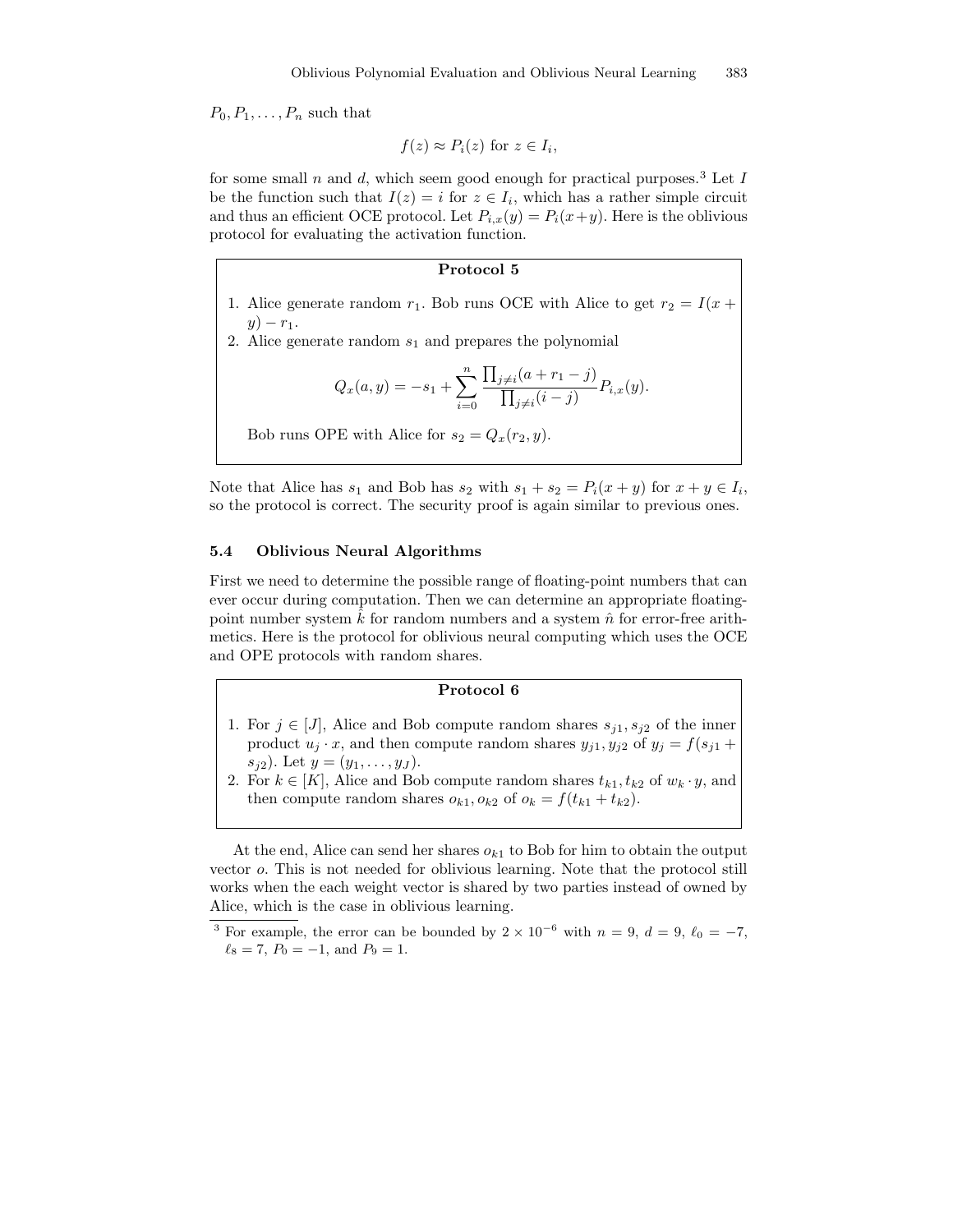384 Yan-Cheng Chang and Chi-Jen Lu

### Theorem 5. Oblivious neural computing can be achieved by Protocol 5.

Proof. The correctness is easy to verify. The security relies on the security of the protocol for oblivious polynomial evaluation with random shares and the protocol for oblivious evaluation of the activation function. Any breaking of Protocol 5's security gives a way for breaking one of the protocols which has been shown to be secure.

An oblivious neural learning protocol can be derived similarly. Now only the protocol for OPE with random shares is needed.

# Protocol 7

- 1. Alice and Bob compute random shares of each  $\delta_{ok} = \frac{b}{a} (d_k o_k) (a^2 o_k^2)$ .
- 2. Alice and Bob compute random shares of each  $\delta_{yj} = \frac{b}{a}(a^2 a^2)$  $y_j^2$ )  $\sum_{k=1}^K \delta_{ok} w_{kj}$ .
- 3. Alice and Bob compute random shares of each  $w_{kj} = w_{kj} + \gamma \delta_{ok} y_j$ .
- 4. Alice and Bob compute random shares of each  $u_{ji} = u_{ji} + \gamma \delta_{jj} x_i$ .

The learning process can be repeated for a set of training examples. At the end of the whole process, Bob reveals his shares of those weights obtained in the last iteration, and Alice derives the resulting neural network. The correctness is easy to verify. The security can be proved similarly as before. Now Alice cannot distinguish among training sets that give the same overall weight changes. So we have the following theorem.

Theorem 6. Oblivious neural learning can be achieved by the combination of Protocol 6 and Protocol 7.

As discussed before, an alternative scenario is not to have Bob give away his final shares to Alice, but for him to help Alice for her future task. In this way, Alice only obtains random shares of her new weights after each training example, including the final one. So each training example is secure and now Alice learns nothing about Bob's training set.

# Acknowledgements

We would like to thank Prof. Yuh-Dauh Lyuu for his help.

# References

- 1. M. Bellare and S. Micali, Non-interactive oblivious transfer and applications, in: Proc. CRYPTO '89, Lecture Notes in Computer Science, Vol. 435 (Springer, 1990), pp. 547–557.
- 2. D. Boneh, Decision Diffie-Hellman problem, in: Proc. Algorithmic Number Theory 1998, Lecture Notes in Computer Science, Vol. 1423 (Springer, 1998), pp. 48–63.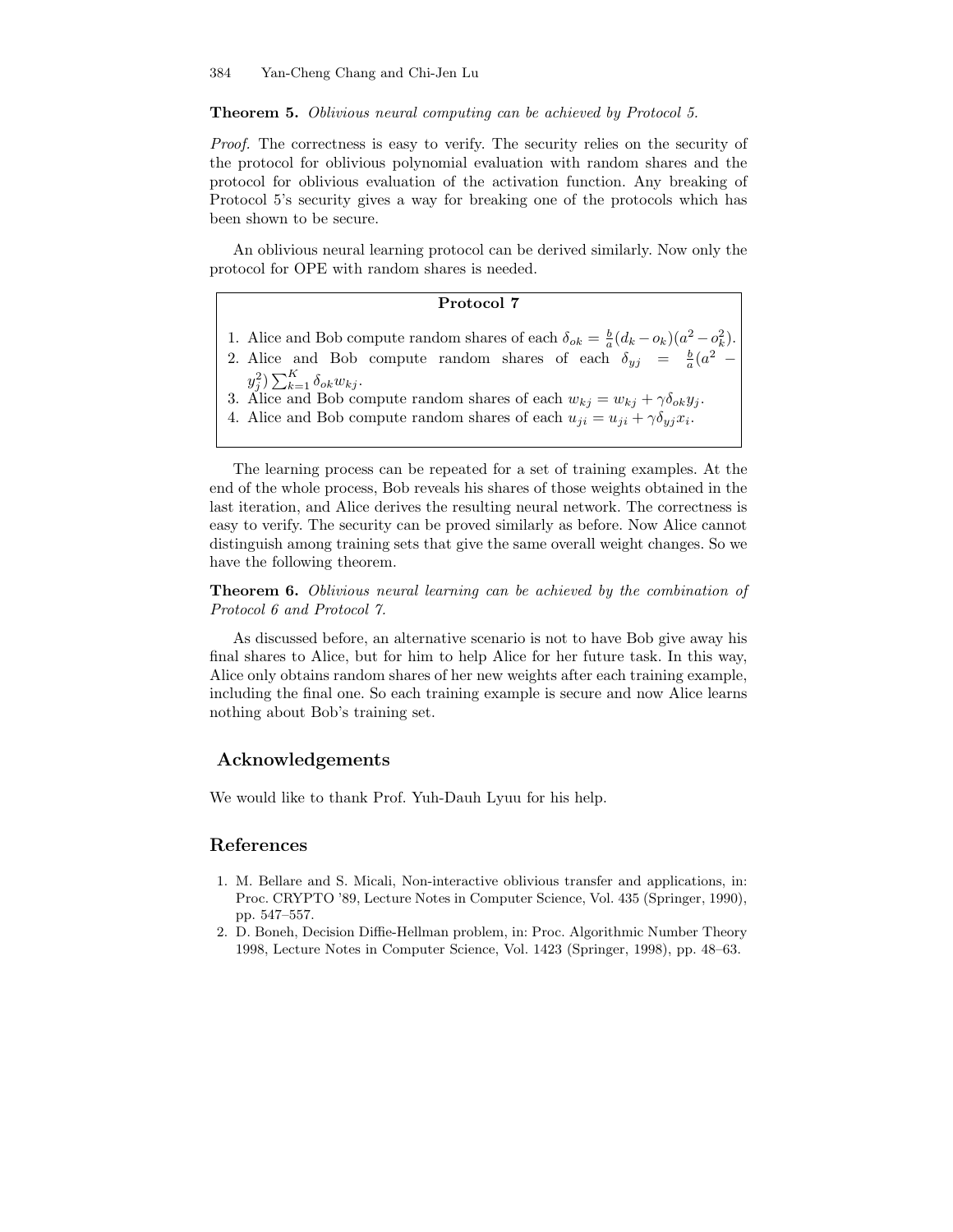- 3. D. Bleichenbacher and P. Nguyen, Noisy polynomial interpolation and noisy chinese remaindering, in: Proc. EUROCRYPT 2000, Lecture Notes in Computer Science, Vol. 1807 (Springer, 2000), pp. 53–69.
- 4. G. Brassard, D. Chaum, and C. Crepeau, Minimum disclosure proofs of knowledge, Journal of Computer and System Sciences 37(2), 1988, pp. 156–189.
- 5. G. Brassard, C. Crepeau, and J. M. Robert, Information theoretical reductions among disclosure problems, in: Proc. 27th Ann. IEEE Symp. Foundations of Computer Science, 1986, pp. 168–173.
- 6. D. Chaum, C. Crepeau, and I. Damgard, Multiparty unconditionally secure protocols (extended abstract), in: Proc. 20th Ann. ACM Symp. Theory of Computing, 1988, pp. 11–19.
- 7. U. Feige, J. Kilian, and M. Naor, A minimal model for secure computation, in: Proc. 26th Ann. ACM Symp. Theory of Computing, 1994, pp. 554–563.
- 8. Niv Gilboa, Two party RSA key generation, in: Proc. CRYPTO '99, Lecture Notes in Computer Science, Vol. 1666 (Springer, 1999), pp. 116–129.
- 9. O. Goldreich, S. Micali, and A. Wigderson, How to play any mental game or a completeness theorem for protocols with honest majority, in: Proc. 19th Ann. ACM Symp. Theory of Computing, 1987, pp. 218–229.
- 10. J. Håstad, R. Impagliazzo, L. Levin, and M. Luby, Construction of a pseudorandom generator from any one-way function, SIAM Journal on Computing 28(4), 1999, pp. 1364–1396.
- 11. R. Impagliazzo and D. Zuckerman, How to recycle random bits, in: Proc. 30th Ann. IEEE Symp. Foundations of Computer Science, 1989, pp. 248–253.
- 12. Y. Ishai and E. Kushilevitz, Randomizing polynomials: a new representation with applications to round-efficient secure computaion, in: Proc. 41st Ann. IEEE Symp. Foundations of Computer Science, 2000, pp. 294–304.
- 13. J. Kilian, Founding cryptography on oblivious transfer, in: Proc. 20th Ann. ACM Symp. Theory of Computing, 1988, pp. 20–31.
- 14. Y. Lindell and B. Pinkas, Privacy preserving data mining, in: Proc. CRYPTO 2000, Lecture Notes in Computer Science, Vol. 1880 (Springer, 2000), pp. 36–54.
- 15. M. Naor and B. Pinkas, Oblivious transfer and polynomial evaluation, in: Proc. 31st Ann. ACM Symp. Theory of Computing, 1999, pp. 245–254.
- 16. T. Sander, A. Young, and M. Yung, Non-interactive cryptocomputing for  $NC<sup>1</sup>$ , in: Proc. 40th Ann. IEEE Symp. Foundations of Computer Science, 1999, pp. 554–567.
- 17. A. C. Yao, How to generate and exchange secrets, in: Proc. 27th Ann. IEEE Symp. Foundations of Computer Science, 1986, pp. 162–167.
- 18. J. M. Zurada, Introduction to Artificial Neural Systems, PWS Publishing, 1994.

# A Proof of Lemma 2

Let  $\ell = |H||S_2|$ . From Cauchy-Schwartz,  $\sum_{h,v} |\mathbf{P}_{g,u}[(g,g(u)) = (h,v)] - 1/\ell|$  is at most

$$
\sqrt{\ell} \sqrt{\sum_{h,v} (\mathbf{P}_{g,u}[(g,g(u)) = (h,v)] - 1/\ell)^2}
$$

$$
= \sqrt{\ell \sum_{h,v} \mathbf{P}_{g,u}[(g,g(u)) = (h,v)]^2 - 2 + 1}
$$